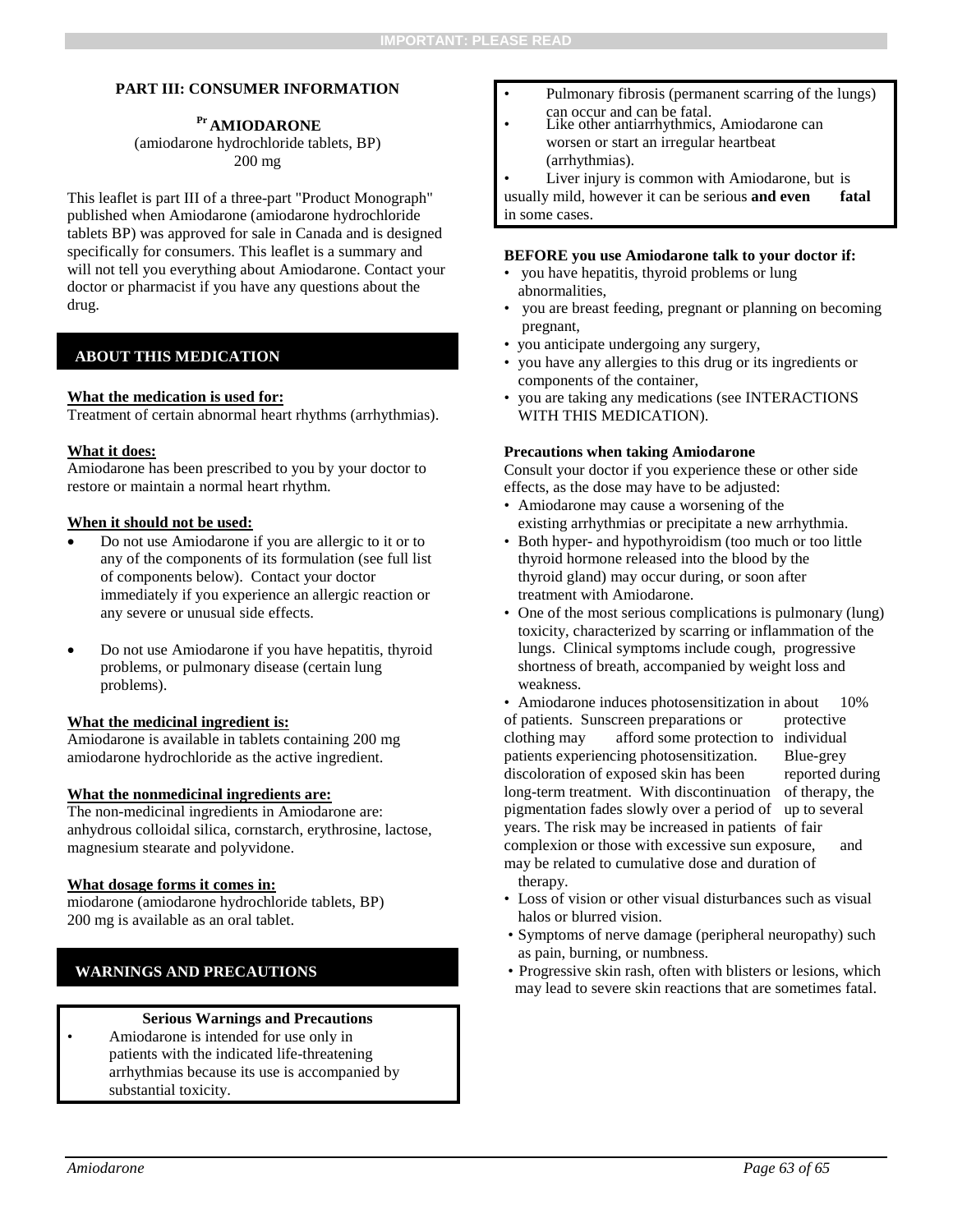# **INTERACTIONS WITH THIS MEDICATION**

You should ensure that your doctor and pharmacist know all the medicines you are taking, prescription, non-prescription or herbal.

#### **Drugs that may interact with Amiodarone include:**

Azoles, Cholestyramine, Beta blockers (e.g., propranolol), Calcium channel antagonists (e.g., verapamil), Cholesterollowering medications (e.g., simvastatin, atorvastatin), Cimetidine, Cyclosporine, Dabigatran, Digitalis, Digoxin, Disopyramide, Fentanyl, Flecainide, Fluoroquinolones, Lidocaine, Macrolide Antibiotics, Phenytoin, Procainamide, Protease inhibitors (e.g., indinavir), Quinidine, Sofosbuvir (alone or in combination with other antiviral drugs to treat Hepatitis C such as daclatasvir, simeprevir, ledipasvir), Warfarin.

## **Grapefruit Juice and the herbal preparation St. John's Wort may also interact with Amiodarone.**

# **PROPER USE OF THIS MEDICATION**

#### **Usual Adult Dose:**

- It is very important that you take Amiodarone exactly as your doctor has instructed.
- Never increase or decrease the amount of Amiodarone you are taking unless your doctor tells you to.
- Loading Dose: normally 800 to 1600 mg/day for 1 to 3 weeks (occasionally longer). Maintenance Dose: normally 600 to 800 mg/day for one month and then 200 to 400 mg/day (occasionally 600 mg/day). Amiodarone may be taken as a single daily dose, or in patients with severe gastrointestinal intolerance, as a twice a day dose.

#### **Overdose: What to do in case of overdose**

In case of drug overdose, contact a health care practitioner, the nearest hospital emergency department or the regional Poison Centre immediately, even if there are no symptoms.

# **Missed dose:**

If you happen to miss a dose, do not try to make up for it by doubling up on the dose next time. Just take your next regularly scheduled dose and try not to miss any more.

# **SIDE EFFECTS AND WHAT TO DO ABOUT THEM**

You may experience side effects with the use of Amiodarone.

North American experience with chronic oral Amiodarone therapy suggest that amiodarone-associated adverse drug

reactions are very common, having occurred in approximately 75% of patients taking 400 mg or more per day. The most serious adverse effects associated with the use of Amiodarone involve your lungs, irregularities of your heart beat and hepatitis. Symptoms that suggest side effects relating to lung inflammation or scarring include: progressive shortness of breath, cough, weakness and weight loss. Symptoms that may suggest an irregularity of heart beat include: fainting, dizziness, light-headedness, weakness and chest pain.

Your doctor should monitor your blood for liver function. The following symptoms may be signs of liver problems: prolonged nausea and vomiting, abdominal pain or discolouration of the skin.

Other symptoms causing discontinuations less often have included disturbances of vision, reactions of the skin to sunlight, blue skin discoloration, life-threatening or even fatal skin reactions, eczema, hyperthyroidism and hypothyroidism.

Hypotension (low blood pressure), while seen, is uncommon (less than 1%) during Amiodarone tablets therapy.

Chronic (i.e., long-term) administration of Amiodarone tablets in rare instances may lead to the development of nerve damage (peripheral neuropathy) that may resolve when Amiodarone is discontinued, but this resolution has been slow and incomplete (see "Precautions when taking Amiodarone").

# **Should you experience any of these while taking Amiodarone, consult your doctor immediately.**

# **SERIOUS SIDE EFFECTS, HOW OFTEN THEY HAPPEN AND WHAT TO DO ABOUT THEM**

| Symptom/effect                                                                                                                             | Talk with your<br>doctor or<br>pharmacist<br>In all cases | Stop taking drug<br>and call your<br>doctor or<br>pharmacist |
|--------------------------------------------------------------------------------------------------------------------------------------------|-----------------------------------------------------------|--------------------------------------------------------------|
| Tremor/abnormal involuntary<br>movements, lack of<br>coordination, abnormal gait,                                                          |                                                           |                                                              |
| dizziness                                                                                                                                  |                                                           |                                                              |
| Blue skin discolouration<br>Severe skin reactions (e.g.                                                                                    |                                                           |                                                              |
| progressive skin rash with<br>blisters) or allergic reaction (e.g.<br>swelling of the lips, face, tongue<br>and throat, trouble breathing) |                                                           |                                                              |
| Low blood pressure (fainting)<br>episodes, severe dizziness)                                                                               |                                                           |                                                              |